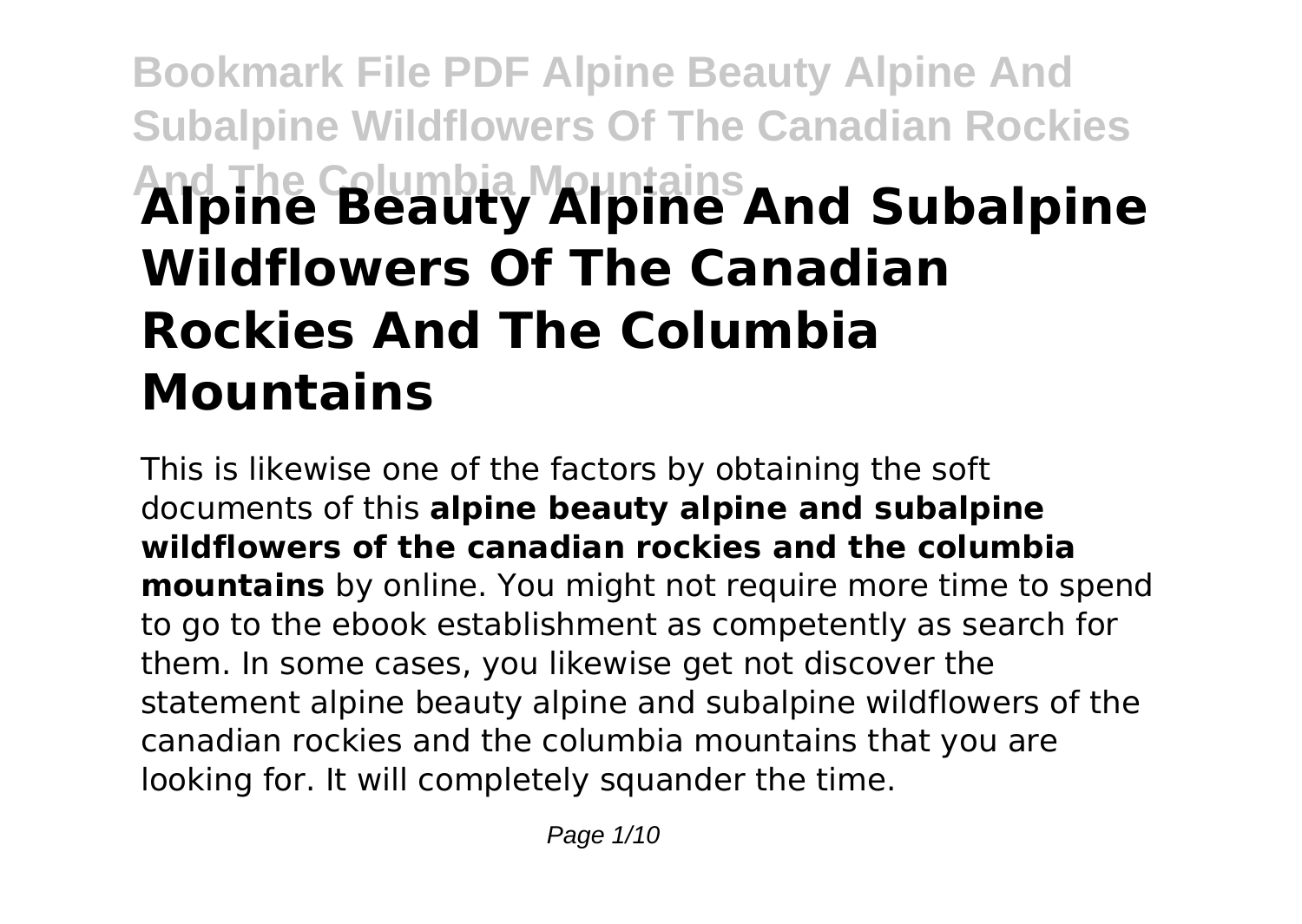# **Bookmark File PDF Alpine Beauty Alpine And Subalpine Wildflowers Of The Canadian Rockies And The Columbia Mountains**

However below, taking into consideration you visit this web page, it will be suitably agreed simple to acquire as skillfully as download guide alpine beauty alpine and subalpine wildflowers of the canadian rockies and the columbia mountains

It will not acknowledge many grow old as we run by before. You can realize it even though enactment something else at house and even in your workplace. consequently easy! So, are you question? Just exercise just what we offer below as skillfully as evaluation **alpine beauty alpine and subalpine wildflowers of the canadian rockies and the columbia mountains** what you subsequently to read!

Overdrive is the cleanest, fastest, and most legal way to access millions of ebooks—not just ones in the public domain, but even recently released mainstream titles. There is one hitch though: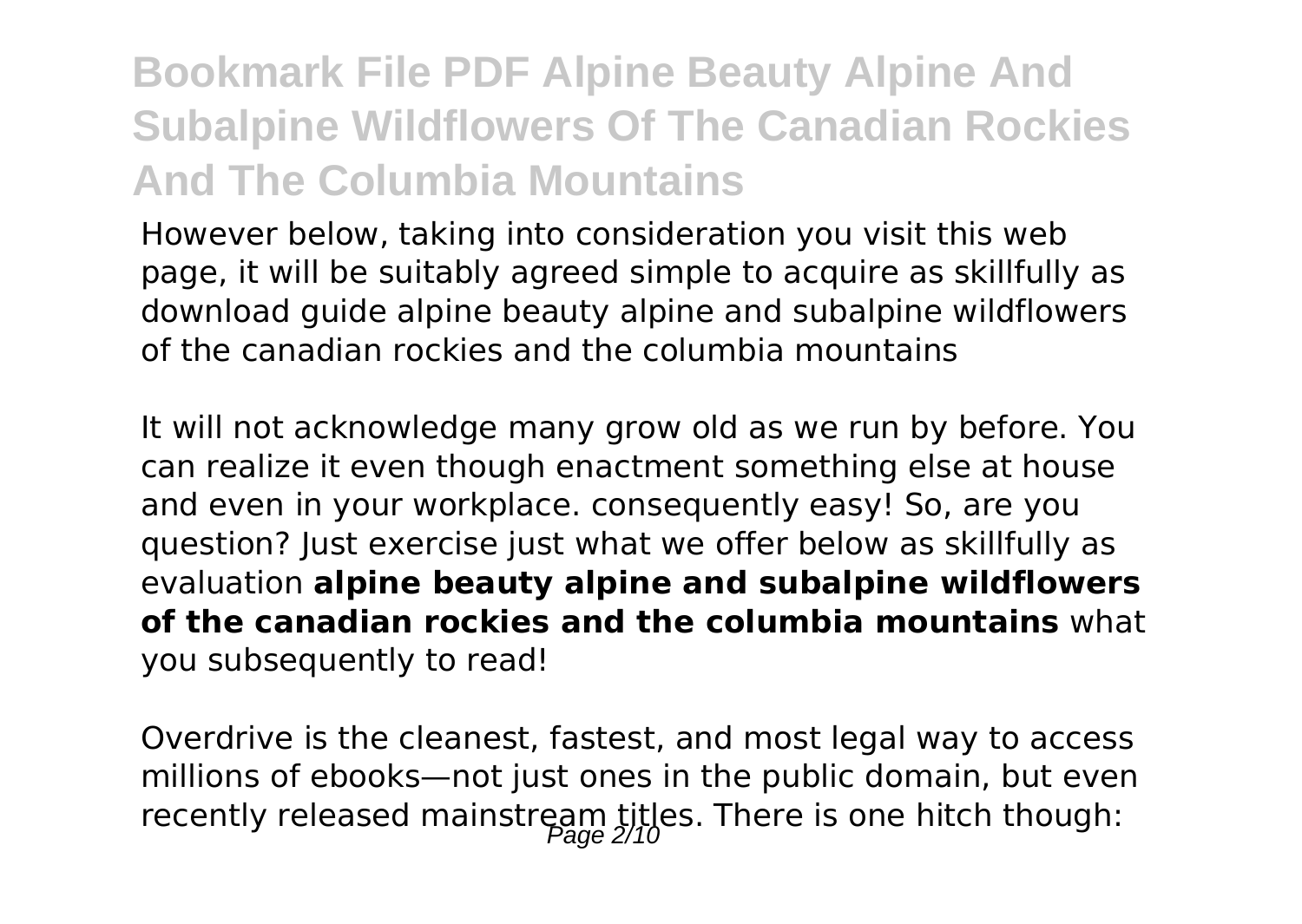**Bookmark File PDF Alpine Beauty Alpine And Subalpine Wildflowers Of The Canadian Rockies And The Columbia Mountains** you'll need a valid and active public library card. Overdrive works with over 30,000 public libraries in over 40 different countries worldwide.

#### **Alpine Beauty Alpine And Subalpine**

"Alpine Beauty" explores the wildflowers and flowering shrubs commonly found in the subalpine and alpine environments in the Rocky Mountains of western Canada. Due to harsh weather conditions, the plants that exist at higher elevations are generally different than those at lower elevations.

### **Alpine Beauty : Alpine and Subalpine Wildflowers of the**

**...**

Abies lasiocarpa 'Alpine Beauty' is a very choice selection of Alpine fir. When young, the plant is quite globose and symmetrically branch, becoming conical, but still quite dwarf as it ages. Yearly growth is only around 1 inch (2.5 cm), producing a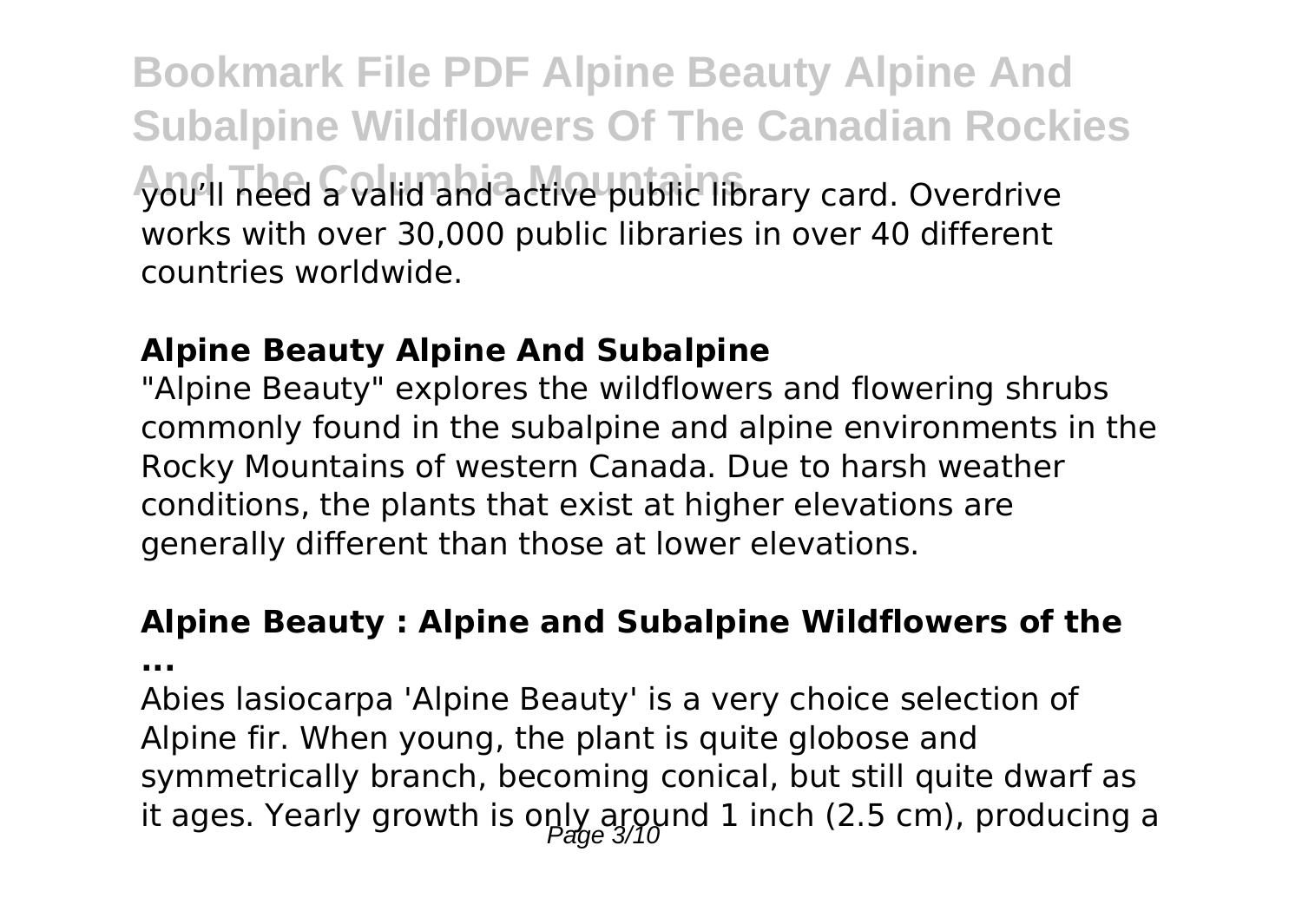**Bookmark File PDF Alpine Beauty Alpine And Subalpine Wildflowers Of The Canadian Rockies Aute little cone of about 1 foot (.3 m) tall after ten years.** 

**Abies lasiocarpa 'Alpine Beauty' / Alpine Beauty Alpine ...** Alpine beauty : alpine and subalpine wildflowers of the Canadian Rockies and the Columbia Mountains. Author: Neil L Jennings: Publisher: Victoria, B.C. : Rocky Mountain Books, ©2007. Edition/Format: eBook: Document : EnglishView all editions and formats: Rating: (not yet rated) 0 with reviews - Be the first.

**Alpine beauty : alpine and subalpine wildflowers of the ...** Alpine Beauty explores the wildflowers and flowering shrubs commonly found in the subalpine and alpine environments in the Rocky Mountains of western Canada. Due to harsh weather conditions, the plants that exist at higher elevations are generally different than those at lower elevations.

# Alpine Beauty: Alpine and Subalpine Wildflowers of the ...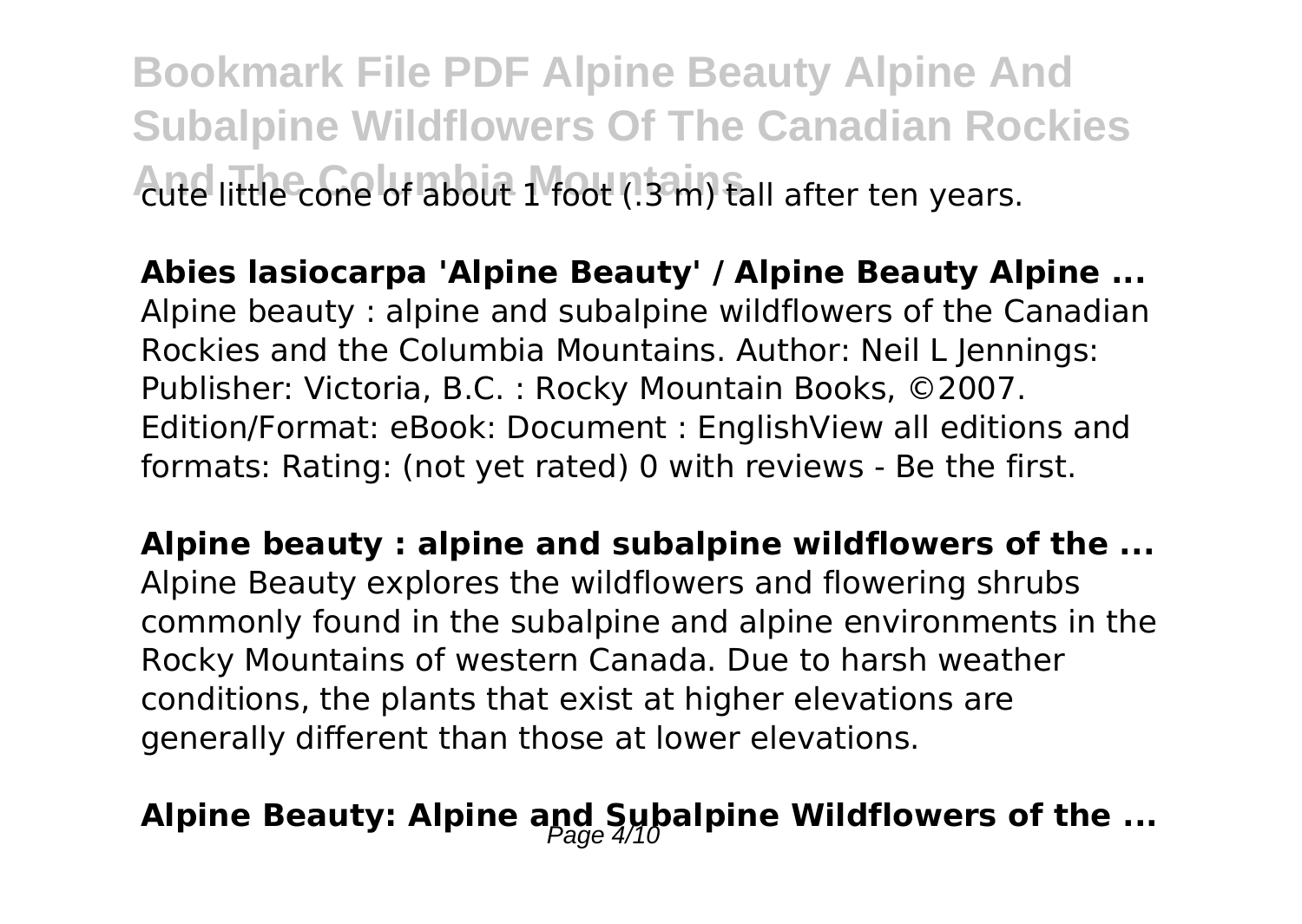**Bookmark File PDF Alpine Beauty Alpine And Subalpine Wildflowers Of The Canadian Rockies And The Columbia Mountains** The Biome: Subalpine to Alpine The alpine lifezone or biome is most often described as the area above or near treeline on mountaintops. In the North Cascades, the elevation range of the alpine zone is from about 6,400ft to about 8,530ft (Douglas & Bliss, 1977).

### **Subalpine and Alpine Wildflowers and Pollinators of the ...**

The subalpine forest is a transition zone from dense forest below to alpine tundra above treeline. Treeline is not really a line, but rather a zone where trees gradually get smaller and more stunted until conditions are too challenging for tree growth. At the upper edges, centuries old trees may sprawl along the ground bowing before the wind.

# **Subalpine Forests - Olympic National Park (U.S. National**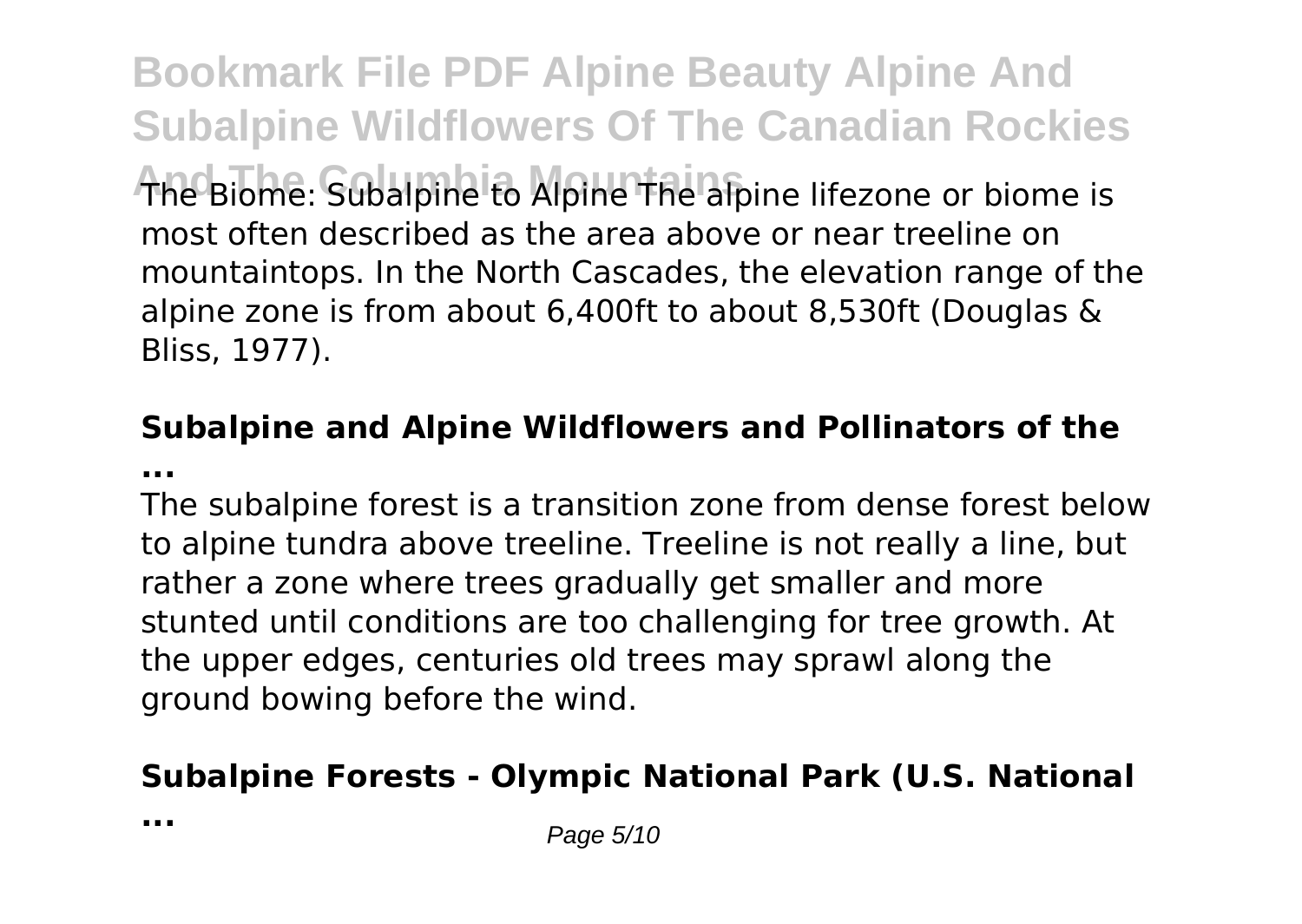**Bookmark File PDF Alpine Beauty Alpine And Subalpine Wildflowers Of The Canadian Rockies And offer is not valid for customers from the European Union.** 

### **Alpine-Beauty**

The biotemperature of the subalpine zone is between 3 and 6 °C (37 and 43 °F). Above the tree line the ecosystem is called the alpine zone or alpine tundra, dominated by grasses and lowgrowing shrubs. The biotemperature of the alpine zone is between 1.5 and 3 °C (34.7 and 37.4 °F).

#### **Montane ecosystems - Wikipedia**

ALPINE HEALTH & BEAUTY® Advanced Skin & Health Clinic 4 Gippsland Street, Jindabyne NSW 2627 Phone 0477 698 571

#### **Alpine Health & Beauty**

Alpine Biome: Climate, Location, Plants and Animals. Alpine biome describes an ecosystem that doesn't contain trees due to its high altitude. These biomes are found in mountainous regions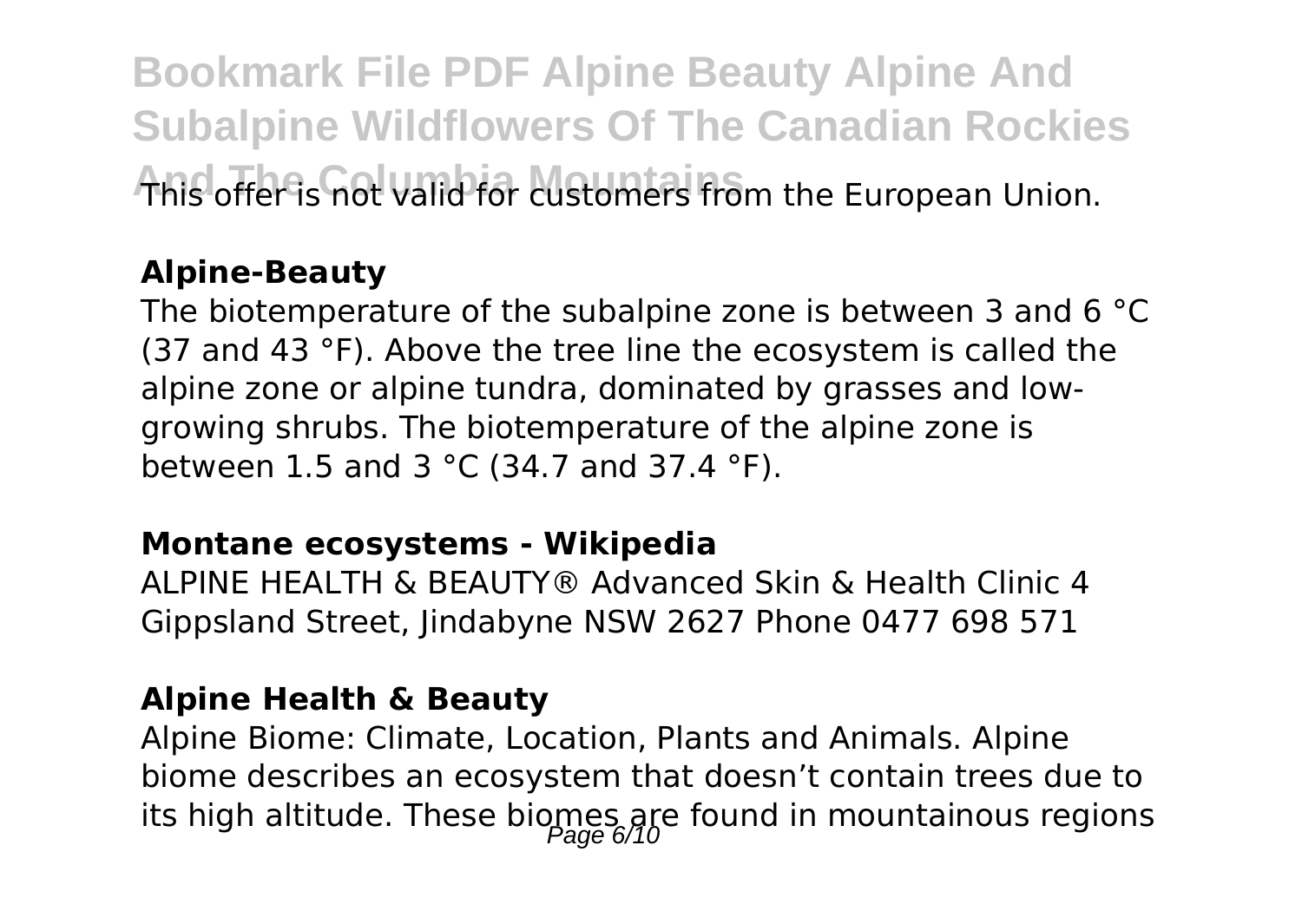**Bookmark File PDF Alpine Beauty Alpine And Subalpine Wildflowers Of The Canadian Rockies And The Columbia Mountains** across the globe. Their elevation normally ranges between 10,000 feet (3,000 meters) and the area where a mountain's snow line begins.

**Alpine Biome: Climate, Location, Plants and Animals ...** schematic representation of the subalpine-alpine ecotone, showing various ways in which the thermal treeline can be displaced downslope by disturbance, snowbeds, or substrate. the alpine-nival ecotone is shown high on the peaks. Between these two ecotones is the alpine zone. source: modiied from Körner 2012.

#### **Alpine ecosystems - US Forest Service**

The alpine zone at higher elevation (>3400) revealed higher average carbon stock valueof 372.6 t/ha as compared to 340.9 t/ha in relatively lower elevetional subalpine range (3000-3400m). Sub-alpine carbon stock values: The subalpine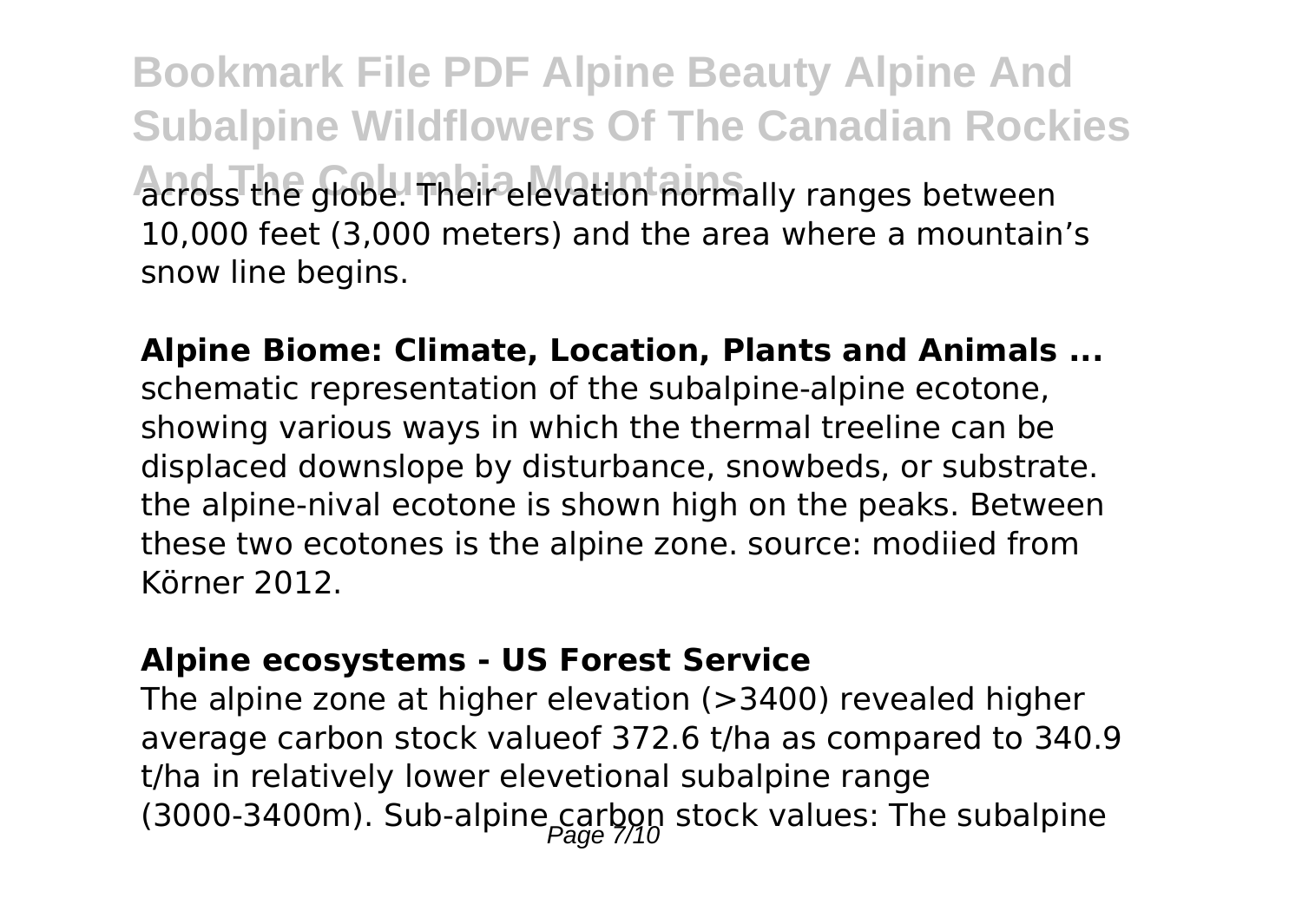**Bookmark File PDF Alpine Beauty Alpine And Subalpine Wildflowers Of The Canadian Rockies And The Columbia Mountains** zone was dominated by Betula utilispure stands with herbaceous understory.

# **BIOMASS AND SOIL CARBON STOCKS ALPINE AND SUBALPINE ...**

Australia's main alpine and subalpine areas are the Snowy Mountains in New South Wales, the Bogong High Plains in Victoria, and central and southwestern Tasmania. They occur above about...

# **EcoCheck: Australia's Alps are cool, but the heat is on**

Alpine and subalpine calcareous grasslands occur above the timberline on base-rich soils in the high mountains of Europe. Harsh climatic conditions (i.e., low temperatures, prolonged frost, heavy snow accumulation), which limit the vegetative period to a few months, characterize this habitat.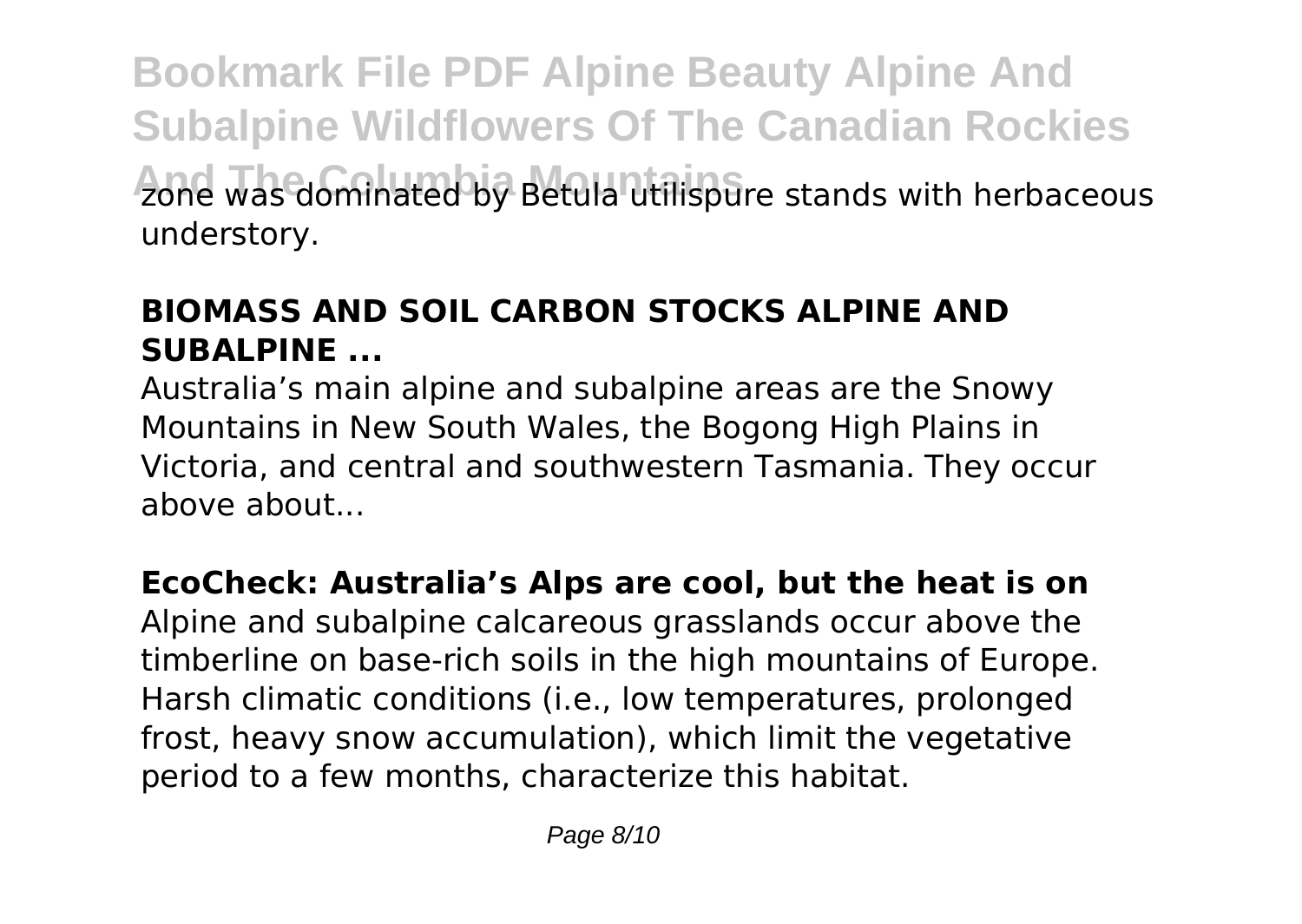# **Bookmark File PDF Alpine Beauty Alpine And Subalpine Wildflowers Of The Canadian Rockies And The Columbia Mountains Technical Report 2008 11/24**

Our results show that germination traits in high‐mountain grasslands are closely linked to the alpine–subalpine gradient. Alpine species, especially those from stripped and wind‐edge communities, prefer warmer germination niches, suggesting that summer emergence prevents frost damage during seedling establishment.

#### **Comparative seed germination traits in alpine and ...**

Abies lasiocarpa, as described in 1849 by William Jackson Hooker (1785–1865), with work completed by Thomas Nuttall (1786–1859), in The North American Sylva 3rd edition, is commonly known as subalpine fir, Alpine fir, mountain balsam fir, white balsam fir, western balsam fir, Rocky Mountain fir; as well as pino real blanco de las sierras in the Spanish language; and sapin concolore in French.